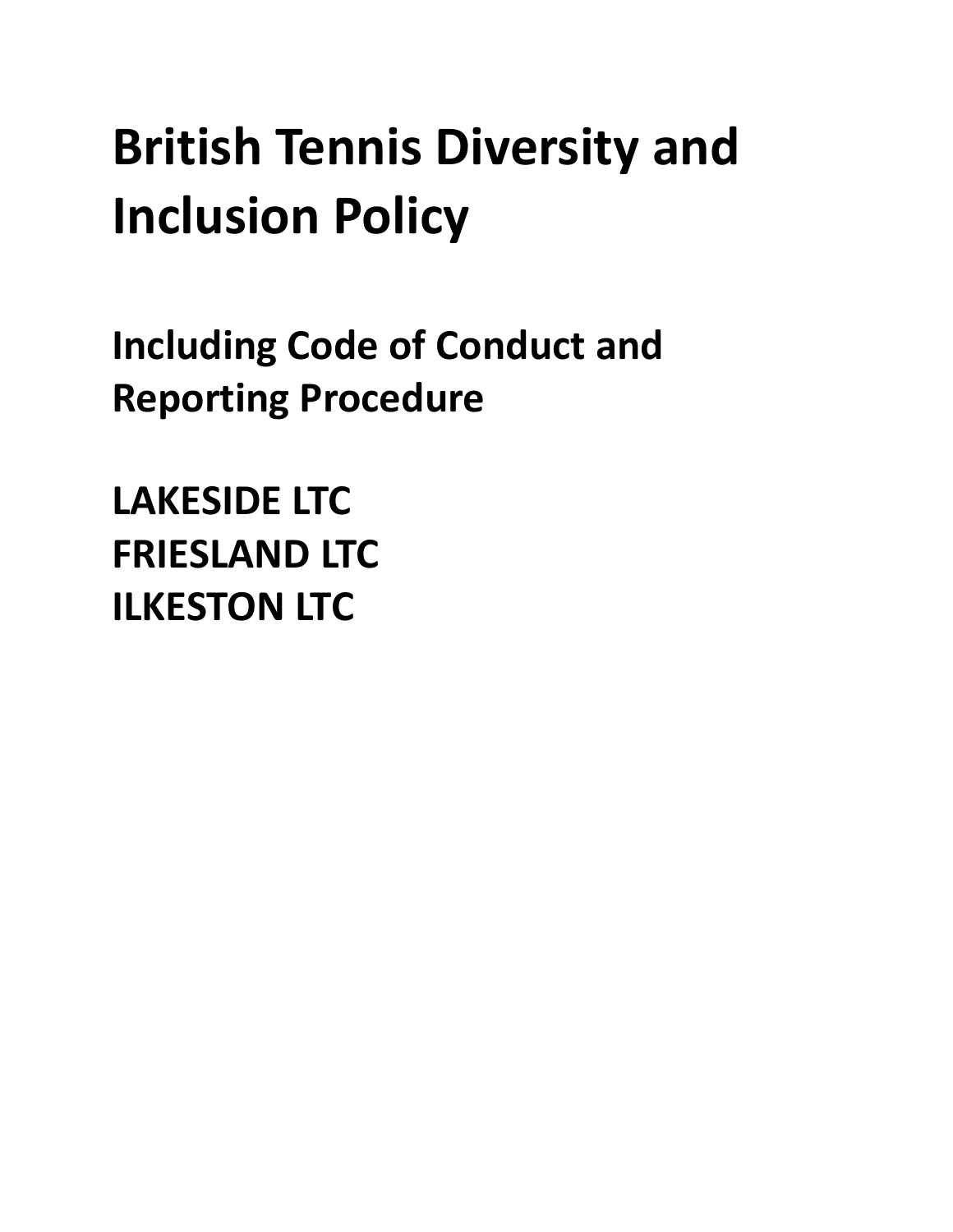# **Concern Reporting Procedure**

Anyone who has concerns that they or someone else is being discriminated against or has been a victim of discriminatory language or behaviour should:

| <b>Respond</b>                                                                       | Listen carefully to what the person is telling you. Do not interrupt; keep questions to a |                                                   |
|--------------------------------------------------------------------------------------|-------------------------------------------------------------------------------------------|---------------------------------------------------|
|                                                                                      | minimum; do not promise to keep the information secret                                    |                                                   |
|                                                                                      |                                                                                           |                                                   |
| <b>Refer</b>                                                                         | Is someone in immediate danger?<br><b>YES</b>                                             | <b>NO</b>                                         |
|                                                                                      | Call the police (999)                                                                     | Talk to the club's Welfare Officer in confidence  |
|                                                                                      |                                                                                           | Bryan Howells - 07984 648055.                     |
|                                                                                      | <b>THEN</b>                                                                               | Talk to the LTA Safe and Inclusive Tennis Team    |
|                                                                                      |                                                                                           | * (020 8487 7000) as soon as possible [Mon-Fri,   |
|                                                                                      |                                                                                           | 9am-5pm]. If the Safe and Inclusive Tennis        |
|                                                                                      |                                                                                           | Team is unavailable and you want advice           |
|                                                                                      |                                                                                           | before the next working day, call the NSPCC       |
|                                                                                      |                                                                                           | (0808 800 5000) or Parent Line Scotland (0800     |
|                                                                                      |                                                                                           | 028 2233) if your concerns is about a child.      |
|                                                                                      |                                                                                           | If your concern us about an adult ask them for    |
|                                                                                      |                                                                                           | details of your Local Authority Adult Social Care |
|                                                                                      |                                                                                           | Services.                                         |
|                                                                                      |                                                                                           | Hate crime can alternatively be reported          |
|                                                                                      |                                                                                           | through True Vision at www.report-it.org.uk       |
|                                                                                      |                                                                                           |                                                   |
| <b>Record</b>                                                                        | Write an objective account of your concerns immediately using the Reporting a             |                                                   |
|                                                                                      | Concern Form found in our website Safe and Inclusive Tennis page. Send it to the LTA      |                                                   |
|                                                                                      | Safe and Inclusive Tennis Team within 48 hours of the concern/disclosure                  |                                                   |
|                                                                                      | (safeandinclusive@Ita.org.uk)                                                             |                                                   |
|                                                                                      | Handling a concern/disclosure can be emotionally difficult. If you would like to talk to  |                                                   |
| someone after making a concern/disclosure, contact the LTA Safe and Inclusive Tennis |                                                                                           |                                                   |
|                                                                                      | Team by phone 020 8487 7000 or email safeandinclusive@Ita.org.uk                          |                                                   |

**\*** In Wales? You can also contact the Wales Safe and Inclusive Tennis Lead (029 2046 3335). In Scotland? You can also contact the Tennis Scotland Safe and Inclusive Tennis Lead (0131 444 4154).

(See appendix C for more details on what to do if a disclosure from a child or adult at risk is made to you)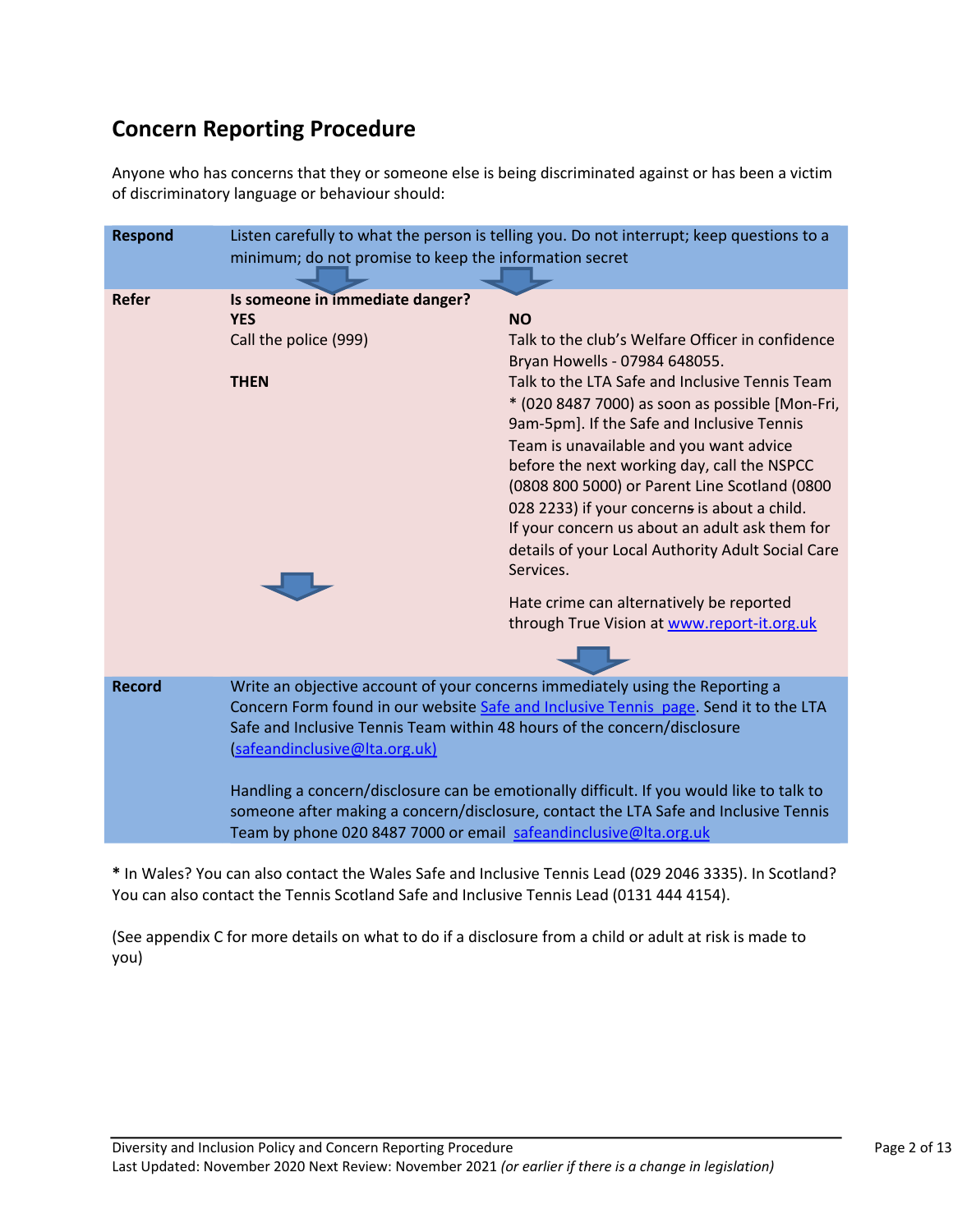# Diversity and Inclusion in LAKESIDE LTC / FRIESLAND LTC / ILKESTON LTC

This Policy sets out our commitment and includes our Safe and Inclusive Standards, Code of Conduct (page 8) and Reporting Procedure (page 2) and it supports our overall aims for diversity and inclusion that are to ensure that:

- Tennis is diverse and inclusive
- Diversity and inclusion are embedded in our club's culture and our behaviours
- We create a culture where inclusive leadership thrives
- We take a proactive approach using positive action to ensure that communities and individuals are valued and able to achieve their full potential.

To achieve these aims we believe that everyone involved in Tennis has a vital role to play in promoting diversity and inclusion and we ask everyone to become Safe and Inclusive Tennis Champions – proactively promoting Safe and Inclusive tennis and taking action against all forms of discrimination.

We are proud to have a Diversity and Inclusion Policy that demonstrates our commitment to making tennis diverse and inclusive. The commitment to Diversity and Inclusion is upheld by all - Lawn Tennis Association (LTA), Tennis Scotland, Tennis Wales and the Tennis Foundation.

These commitments are fully supported by the LAKESIDE LTC / FRIESLAND LTC / ILKESTON LTC Committee.

Together we can make a positive difference to people from different backgrounds to participate in Tennis at our club.

Thank you.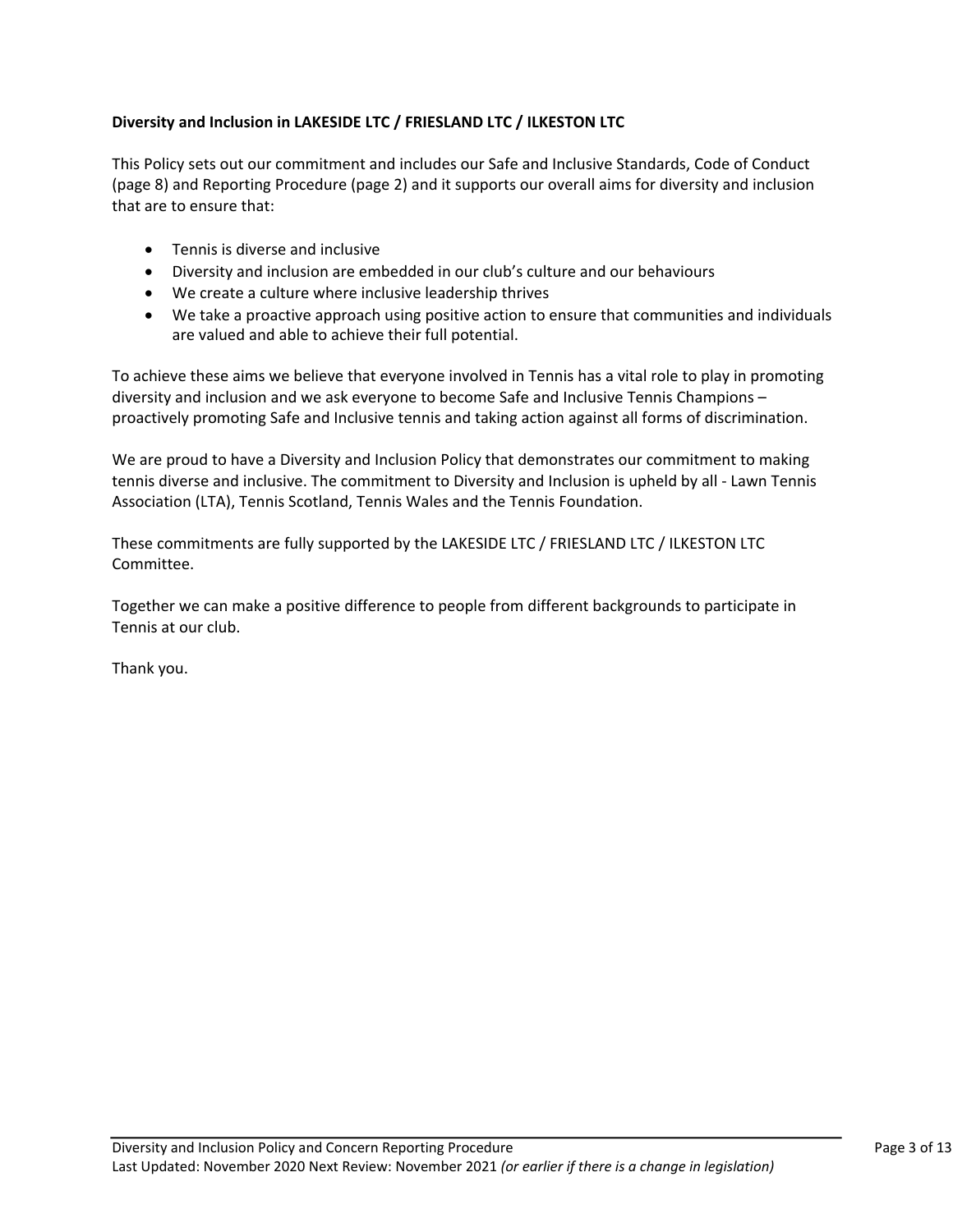# **Diversity and Inclusion Policy**

# 1. **Policy Statement**

This Diversity and Inclusion Policy, Standards, Code of Conduct and Reporting Procedure are applicable to LAKESIDE LTC / FRIESLAND LTC / ILKESTON LTC and is based on similar policies of:

- The Lawn Tennis Association (LTA)
- Tennis Scotland
- Tennis Wales
- The Tennis Foundation.

As a club we contribute actively to enable more people to play tennis more often, in a manner that it is safe, inclusive, and fair. This applies regardless of a person's age, disability, gender reassignment status, sex, marital or civil partnership status, pregnancy or maternity, race, sex, sexual orientation, religion, race or sexual orientation, socio-economic status or any other background.

We recognise that many concerns and/or disclosures may have both safeguarding and diversity and inclusion elements to them. This policy reflects this through its reporting procedures, which replicate the safeguarding concern reporting procedures.

This Policy strives to minimise risk and support our venue, programmes, events and individuals to deliver and experience a positive tennis experience for everyone. The Reporting Procedures in page 2 outlines how to respond to safeguarding or discrimination concerns/disclosures.

#### **2. Use of Terminology**

We have adopted the following definitions to explain our approach to diversity and inclusion in tennis:

**Discrimination** – treating someone in a less favourable way and causing them harm, because of their age, disability, gender reassignment, marriage or civil partnership, pregnancy or maternity, race, religion or belief, sex or sexual orientation

**Diversity** – acknowledging, celebrating and respecting the differences between groups of people and between individuals. We will work to ensure that people can be assured of an environment in which their rights, dignity and individual worth are respected, and in particular that they are able to enjoy their sport without the threat of intimidation, victimisation, harassment or abuse.

**Harassment** – unwanted conduct related to a relevant protected characteristic, which has the purpose or effect of violating an individual's dignity or creating and intimidating, hostile, degrading, humiliating or offensive environment for that individual or creates an intimidating, hostile, degrading, humiliating or offensive environment. The focus is on the perception of the complainant not the intent of the perpetrator. Employees can complain of behaviour they find offensive even if it is not directed at them.

**Inclusion** – ensuring that tennis is equally accessible to any member of the community so they can be fully involved in whatever capacity they choose; and that they are supported to achieve their potential in any capacity e.g. player, employee, volunteer, coach or official. We will work to ensure that people have a genuine and equal opportunity to participate to the full extent of their own ambitions and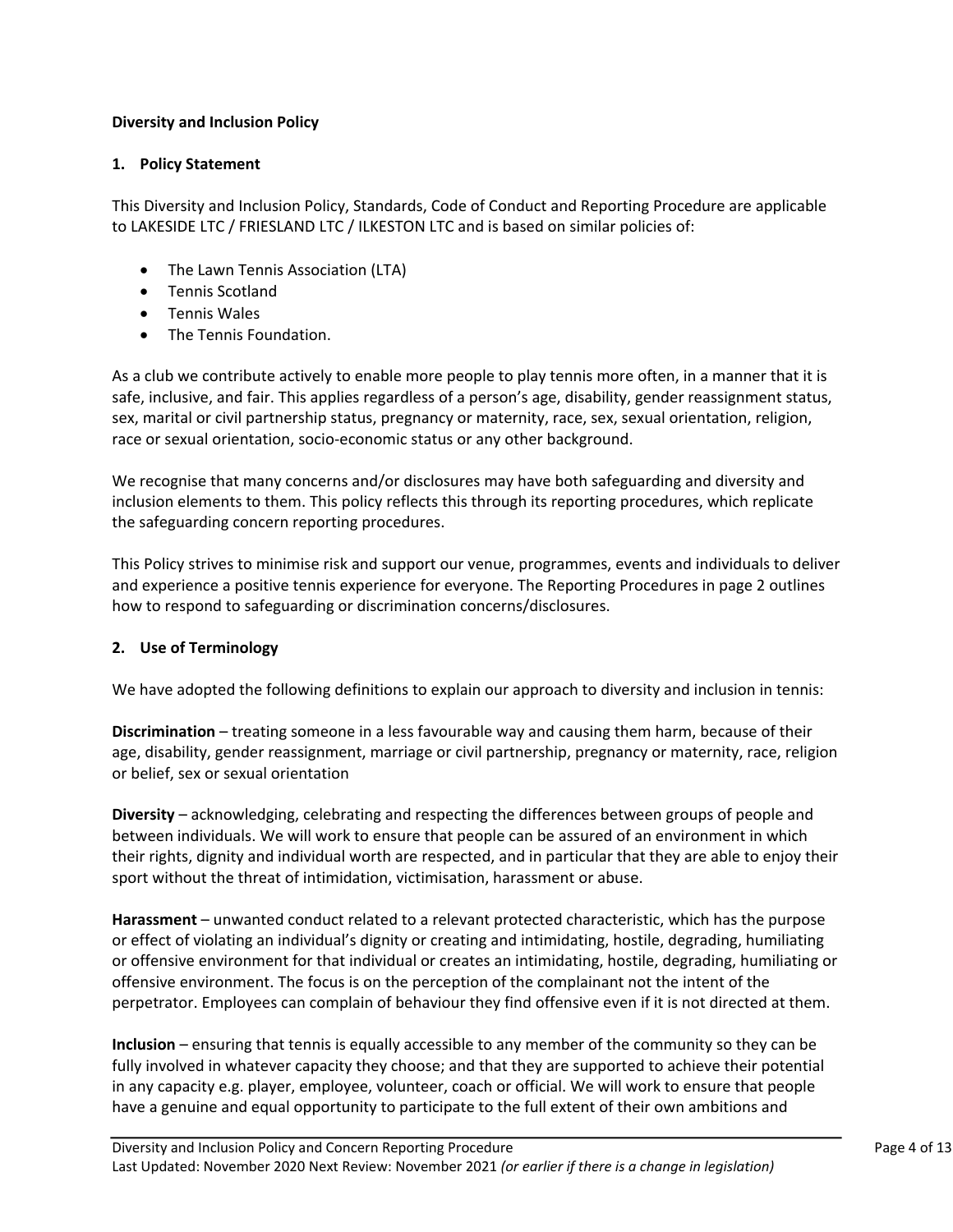abilities, that they feel respected and valued and are not singled out, with regard to their age, disability, gender reassignment status, sex, marital or civil partnership status, pregnancy or maternity, race, sex, sexual orientation, religion, race or sexual orientation, socio-economic status or any other background.

**Positive action** – LAKESIDE LTC / FRIESLAND LTC / ILKESTON LTC is committed to taking positive steps to counteract the effects of physical or cultural barriers – whether real or perceived – that restrict the opportunity for all sections of the community to participate equally and fully. We will ensure that we institute, support or contribute to appropriate measures or initiatives that enable access to tennis and participation in associated activities by people from any group that is under-represented in tennis or has difficulty accessing it and that they can do so with dignity or without being singled out.

(See Appendix A for full glossary of terms)

# **3. Scope**

LAKESIDE LTC / FRIESLAND LTC / ILKESTON LTC has direct safe and inclusive responsibility for:

- Staff, consultants, coaches and officials they employ;
- Volunteers, including board members and councillors they recruit;
- Venues they own;
- Events and programmes they run; and
- Ensuring all accreditation requirements are met by accredited coaches, officials and venues.

We recommend and support the development of good diversity and inclusion practice to:

- Accredited coaches, officials and venues;
- Players, parents and carers;
- Volunteers recruited by other organisations;
- Venues hired by or on our behalf
- Club Events.

This Policy is in line with national legislation (see appendix B for details of the relevant legislation) and applicable to our club, specifically to every person and place that we have direct safe and inclusive responsibility for.

# 4. Responsibility for implementation of the Diversity and Inclusion Policy

# Diversity and inclusion is everyone's responsibility: not responding to discriminatory or unacceptable language and behaviour is not an option.

- The club's Committee and Chairman have overall accountability for this Policy and Reporting Procedure, for being the strategic lead on diversity and inclusion and for ensuring compliance with the relevant legislation (see Appendix for details).
- The club's chairman Steve Bestwick and Welfare Officer Bryan Howells have overall responsibility for implementation of the policy.
- The Chairman and Welfare Officer of the club are responsible for updating this Policy and Reporting Procedure in line with legislative and organisational developments; and develop a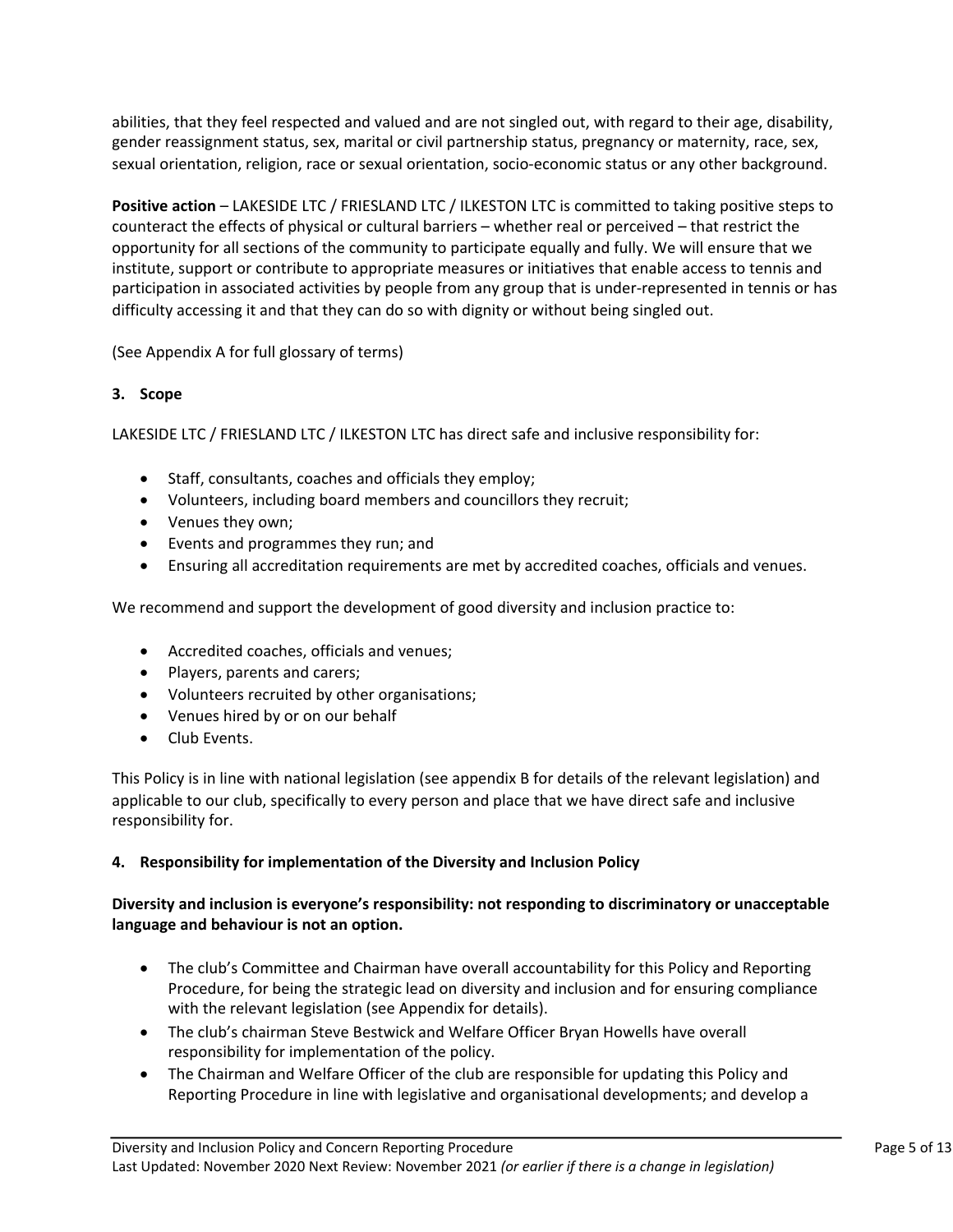strategic and proactive approach to diversity and inclusion and respond to discrimination concerns.

- The LAKESIDE LTC / FRIESLAND LTC / ILKESTON LTC Welfare Officer Bryan Howells is responsible for supporting the club to identify where diversity and inclusion support is required; to implement safe and inclusive procedures; promote diversity and inclusion principles, including the Safeguarding and Reporting Procedure, to all the venues they manage, programmes, events and individuals including players, parents and carers.
- All staff, consultants, coaches, officials and volunteers involved in tennis are responsible for raising diversity and inclusion concerns with the club's Welfare Officer to start with; then the Safe and Inclusive Tennis team if applicable, as outlined in the Reporting Procedure.
- Players, parents and guardians are responsible for upholding the Code of Conduct and Reporting Procedure.
- LAKESIDE LTC / FRIESLAND LTC / ILKESTON LTC is committed to:
	- $\circ$  formally adopt this policy,
	- $\circ$  take steps to ensure that our committee, members, participants and volunteers behave in accordance with the policy, including where appropriate taking disciplinary action under our constitution;
	- $\circ$  ensure that access to membership as well as access to participation is open and inclusive;
	- $\circ$  publish accurate information about the location and accessibility of our facilities; and
	- $\circ$  support measures and initiatives that British Tennis may institute or take part in to advance the aims of this policy as part of our commitment to our LTA membership.

Where there is a diversity and inclusion concern/disclosure:

• The individual who is told about, hears, or is made aware of the concern/disclosure is responsible for following the Concern Reporting Procedure above

# **5.** Breaches of the Diversity and Inclusion Policy, Standards, Code of Conduct and Reporting **Procedure**

Where there are concerns that diversity and inclusion good practice has not been followed, all staff are encouraged to follow your club's whistleblowing policy; consultants, coaches, officials, volunteers and players are encouraged to: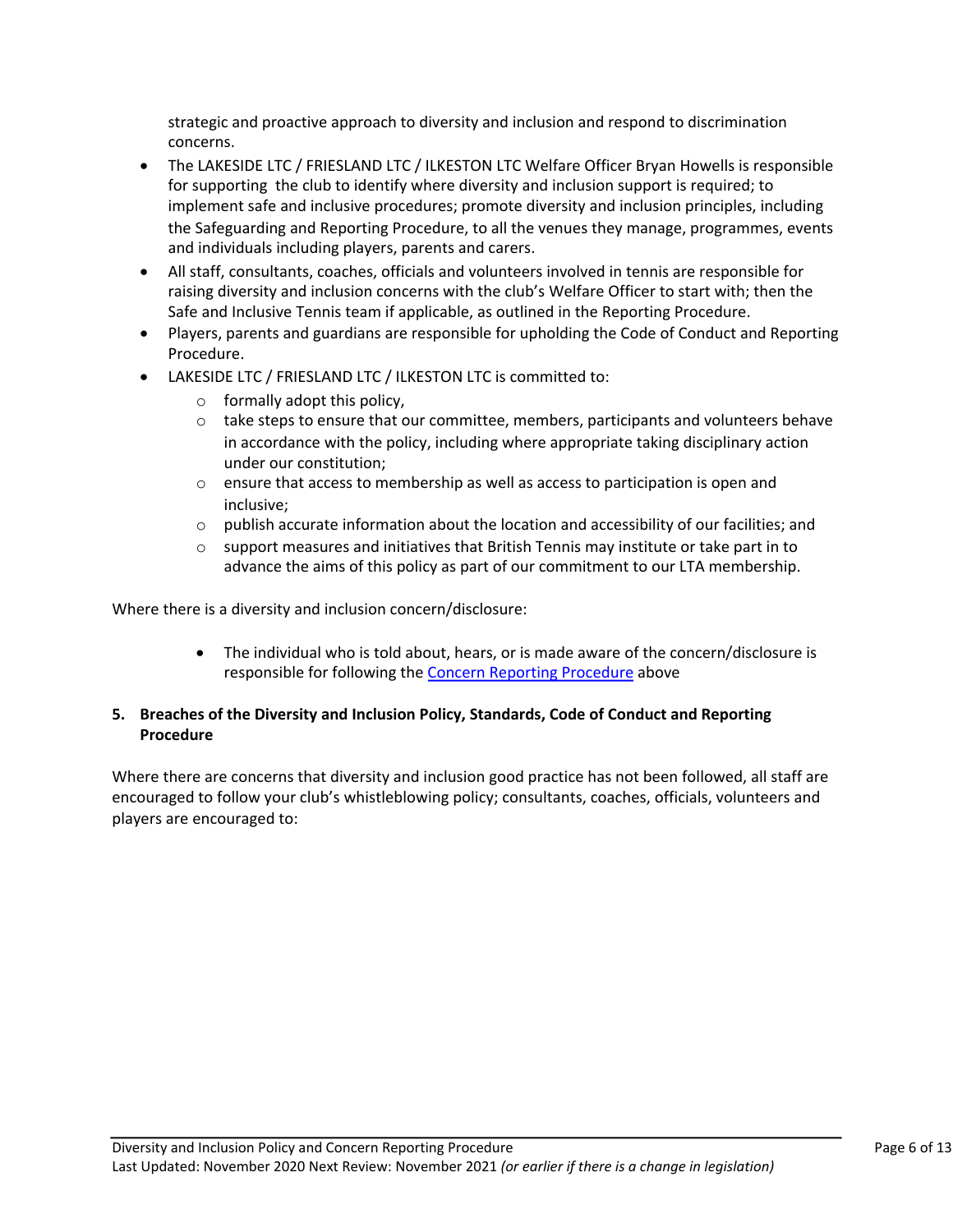1. Complain directly to the person or organisation and seek resolution. In the first instance, this can often resolve many disputes or concerns.

2. If required, you can contact the LTA Safe and Inclusive Tennis Team: safeandinclusive@lta.org.uk they can assist in liaising with the club and investigating the matter. Alternatively, the NSPCC Whistleblowing advice line: 0800 028 0285; help@nspcc.org.uk can be contacted.

3. Seek further advice from the Equality Advisory Support Service a call on 0808 800 0082. For further information their website is: http://www.equalityadvisoryservice.com/app/ask

If someone comes to you with a concern around discrimination, listen to their complaint, reassure them and advise them of the routes listed above (1-3).

Breaches of this Policy and/or failure to comply with the outlined responsibilities may result in the following by the LTA, Tennis Scotland, Tennis Wales and/or the Tennis Foundation:

- Venues Potential removal of LTA accreditation
- Staff disciplinary action leading to possible dismissal and legal action.
- Contracted consultants, officials and coaches termination of current and future roles within all four organisations and possible legal action.
- Recruited volunteers, including councillors and board members termination of current and future roles within all four organisations and possible legal action.

Actions taken by staff, consultants, volunteers, officials, coaches, venues, clubs and/or events outside of the LTA, Tennis Scotland, Tennis Wales and/or the Tennis Foundation that are seen to contradict this Policy may be considered a violation of this Policy.

Where an appeal is lodged in response to a safeguarding decision made by the LTA Safe and Inclusive Tennis Team and Safeguarding and Protection Committee and/or Licensing and Registration Committee, an independent appeal body such as Sport Resolutions may be used. Their decision is final.

#### **6. Related policies and guidance**

- 
- 
- 
- 
- 
- Safeguarding Policy **Example 20** and  $\bullet$  Disciplinary Policy
- Grievance Policy  **Harassment Policy Harassment Policy** 
	- **Bullying Policy Complaints Policy**
	- **Fransgender Policy Whistle-blowing Policy**
- Data Protection Policy  **And others** as may be identified from time to time.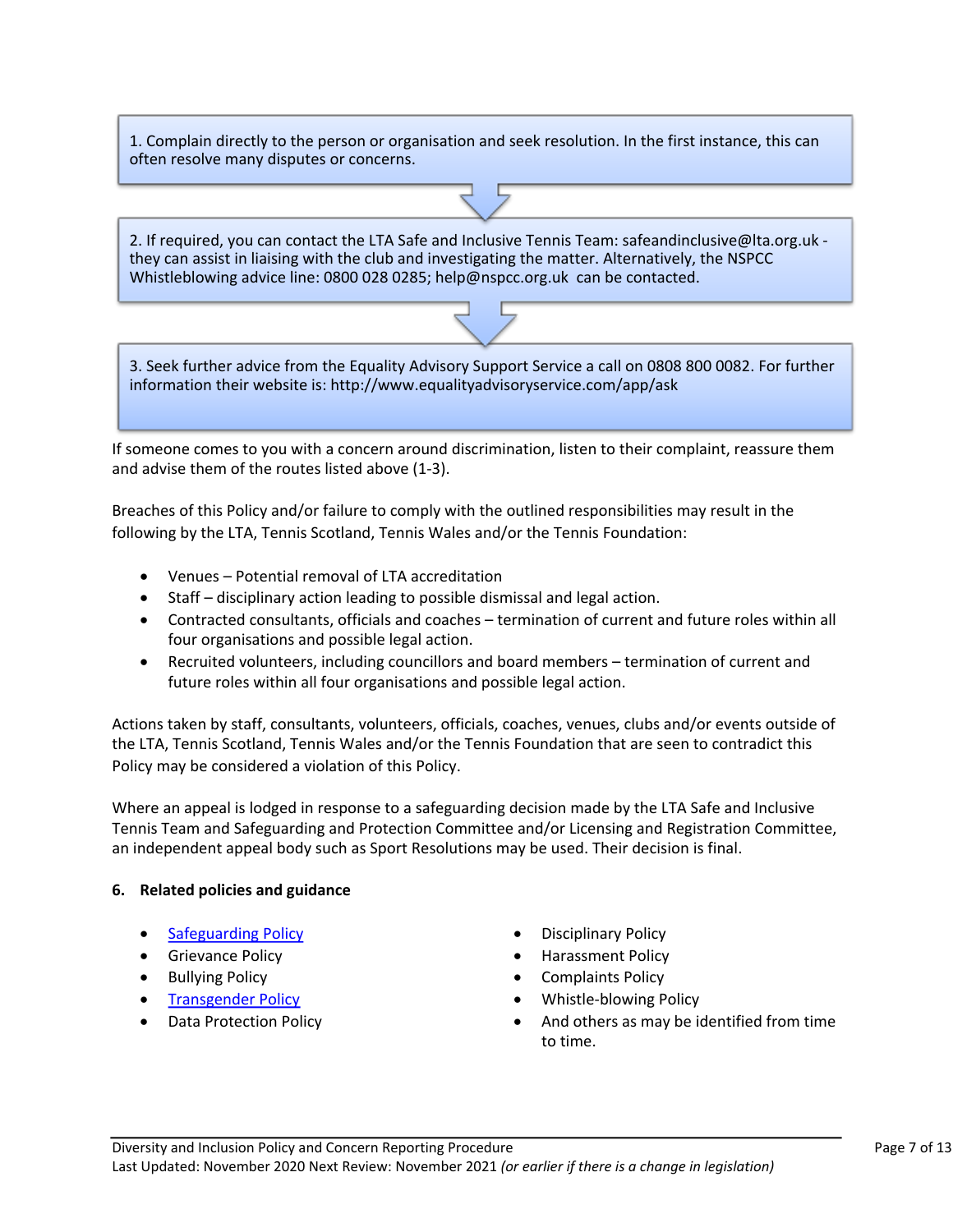# **Safe and Inclusive**

# **LAKESIDE LTC / FRIESLAND LTC / ILKESTON LTC - CODE OF CONDUCT**

- Prioritise the well-being of all children and adults at all times
- Be a positive role model. Act with integrity, even when no one is looking
- Help to create a safe and inclusive environment both on and off court and promote the
- Fair Play values: enjoy; respect
- Value and celebrate diversity and make all reasonable efforts to meet individual needs
- Keep clear boundaries between your professional and personal life, including on social media
- Check you have the relevant consent from parents/carers, children and adults before taking or
- using photos and videos
- Ensure your own roles and responsibilities, and those of everyone you are responsible for, are
- clearly outlined and everyone has the information, training and support to carry them out
- Where possible, do not be alone with a child or adult at risk; if you have to be alone with a child or adult at risk; let someone know such as a carer, club secretary, volunteer etc.
- Do not abuse, neglect, harm or discriminate against anyone; or act in a way that may be
- $\bullet$  interpreted as such\*
- Doing nothing is NOT an option: report all concerns and disclosures as soon as possible, following the Concern Reporting Procedure. If someone is in immediate danger, dial 999.

\*It is illegal to have a relationship with someone who is under 18 years old if you are in a position of trust; it is illegal to have a sexual relationship with anyone under the age of 16 whether they give consent or not.

This Code of Conduct should be interpreted in a spirit of integrity, transparency and common sense, with the best interests of children and adults at risk as the primary consideration.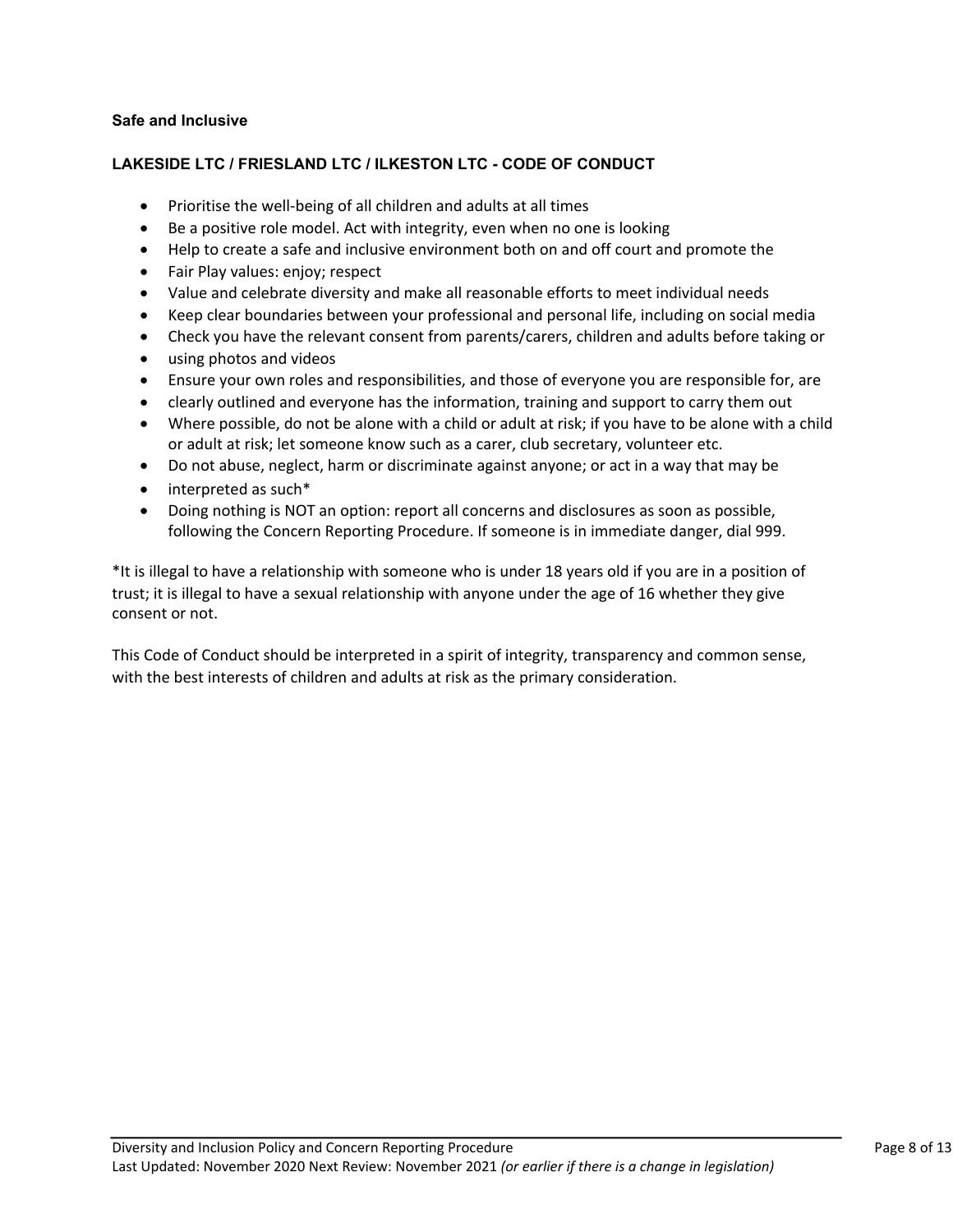#### **Appendix A:**

# **Glossary of terms**

Age: This refers to a person belonging to a particular age group, which can mean people of the same age (e.g. 32-year old's) or range of ages (e.g. 18 - 30-year old's, or people over 50).

**Bisexual or Bi:** – refers to a person who has an emotional and/or sexual orientation towards more than one gender.

**Bullying:** can involve any form of physical, emotional, sexual or discriminatory abuse. It can also include  $cyber$ -bullying – using social media or mobile phones to perpetrate bullying.

**Direct discrimination:** treating someone less favourably than another person because of a protected characteristic.

**Disability:** A person having a physical or mental impairment that has a substantial and long-term adverse effect on that person's ability to carry out normal day-to-day activities.

**Discrimination:** treating someone in a less favourable way and causing them harm, because of their age, disability, gender reassignment, marriage or civil partnership, pregnancy or maternity, race, religion or belief, sex or sexual orientation.

**Discrimination by association:** discrimination against someone because they are associated with another person who possesses a protected characteristic.

**Discrimination by perception:** discrimination against someone because of the belief that someone possesses a protected characteristic.

Diversity: acknowledging and celebrating the differences between groups of people and between individuals**.**

**Equality:** treating everyone with fairness and respect and recognising and responding to the needs of individuals. Taking positive actions to address existing disadvantages and barriers affecting how people engage with and participate in tennis.

**Ethnicity**: the social group a person belongs to, and either identifies with or is identified with by others, as a result of a mix of cultural and other factors including language, diet, religion, ancestry and physical features traditionally associated with race. Ethnicity is essentially self-defined and may change over time.

**Gay**: refers to a man who has an emotional, romantic and/or sexual orientation towards men. Also, a generic term for lesbian and gay sexuality - some women define themselves as gay rather than lesbian.

**Gender identity:** this is an individual's internal self-perception of their own gender. A person may identify as a man, as a woman, as neither man or woman (non-binary) or as androgyne/polygender.

**Gender reassignment**: The process of changing or transitioning from one gender to another.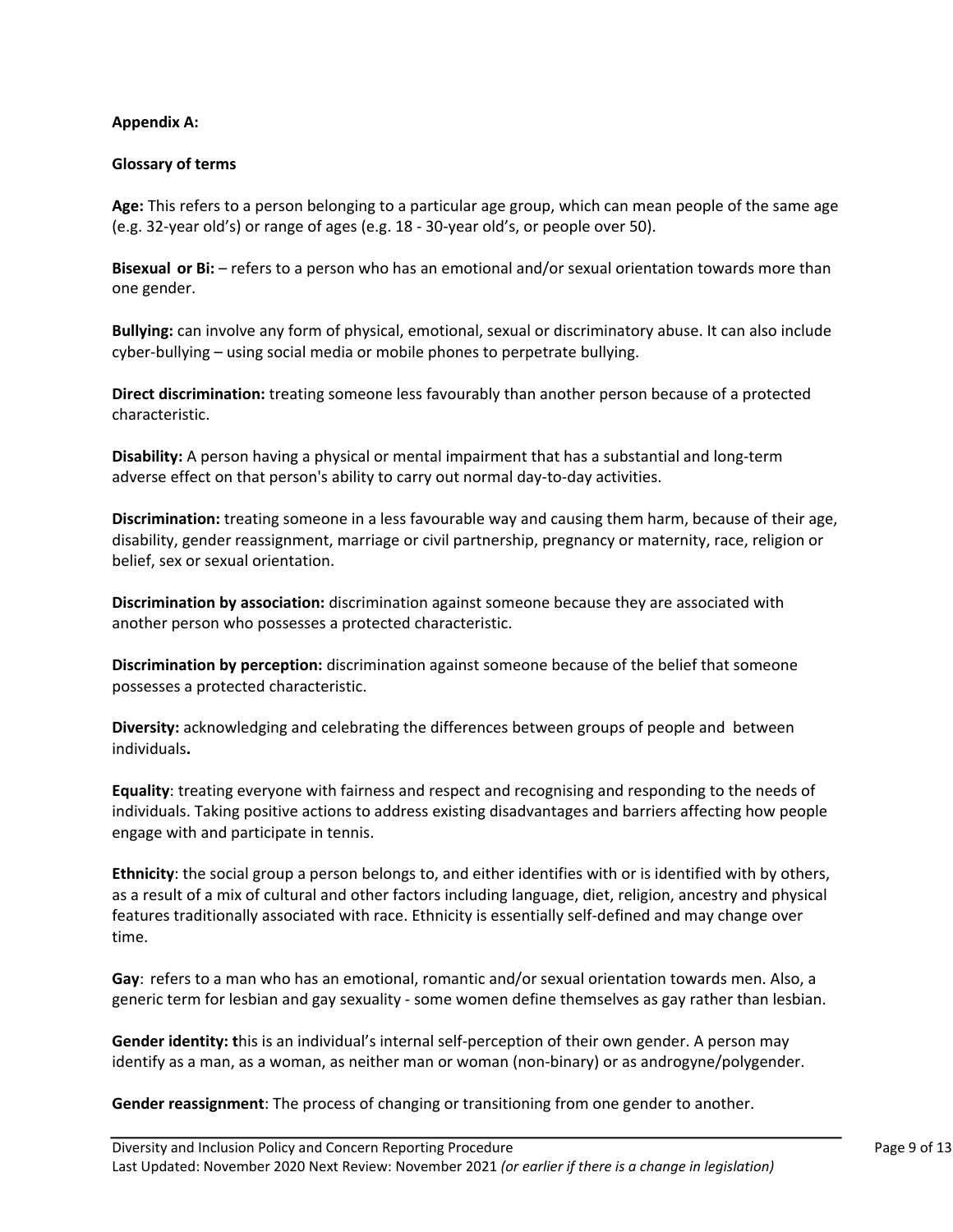**Harassment:** unwanted conduct related to a relevant protected characteristic, which has the purpose or effect of violating an individual's dignity or creating and intimidating, hostile, degrading, humiliating or offensive environment for that individual or creates an intimidating, hostile, degrading, humiliating or offensive environment. The focus is on the perception of the complainant not the intent of the perpetrator. Employees can complain of behaviour they find offensive even if it is not directed at them.

**Hate crime:** crime that is targeted at a person because of hostility or prejudice towards that person's disability, race or ethnicity, religion or belief, sexual orientation or transgender identity. This can be committed against a person or property.

**Homophobia**: the fear, unreasonable anger, intolerance or/and hatred toward homosexuality, lesbian gay and bisexual people whether that person is homosexual or not.

**Inclusive leadership** – leaders who are aware of their own biases and preferences, actively seek out and consider different views and perspectives to inform better decision-making. They see diverse talent as a source of competitive advantage and inspire diverse people to drive organisational and individual performance towards a shared vision.

**An Inclusive Leader** – is a role model exemplar of inclusive behaviour; listens to and seeks out the views of diverse people and takes account of these views, without bias, in the decisions they make; appreciates that a diverse group of people will generate more creative solutions to problems and encourages this; inspires people through a shared vision of future success and motivates them to deliver it; leverages difference for high performance and provides responsive excellence to customers', clients' and service users' needs; provides positive feedback to boost people's self-efficacy; puts effort into helping diverse people identify their talents and develop them for performance now and future advancement; communicates authentically and honestly in a way that inspires trust, loyalty and wellbeing.

**Inclusion:** recognising that people from different backgrounds may have difference needs and expectations and may experience barriers in trying to access tennis. An inclusive venue is one that takes steps to attract and engage with people from many different backgrounds and meet their needs so that everyone has a positive experience and has the opportunity to achieve their potential.

**Indirect discrimination:** a practice, policy or rule which applies to everyone in the same way, but that has a worse effect on some people than others.

**LGBTQ:** an acronym for Lesbian, Gay, Bisexual, Trans and Questioning.

Lesbian: a woman who has an emotional romantic and /or sexual orientation towards women.

**Monitoring equality**: refers to data collection and analysis to check if people with protected characteristics are participating and being treated equally. For example: monitoring of the number of people with a disability who play tennis at our venue.

**Non-binary** – an umbrella term for a person who does not identify as only male or only female, or who may identify as both.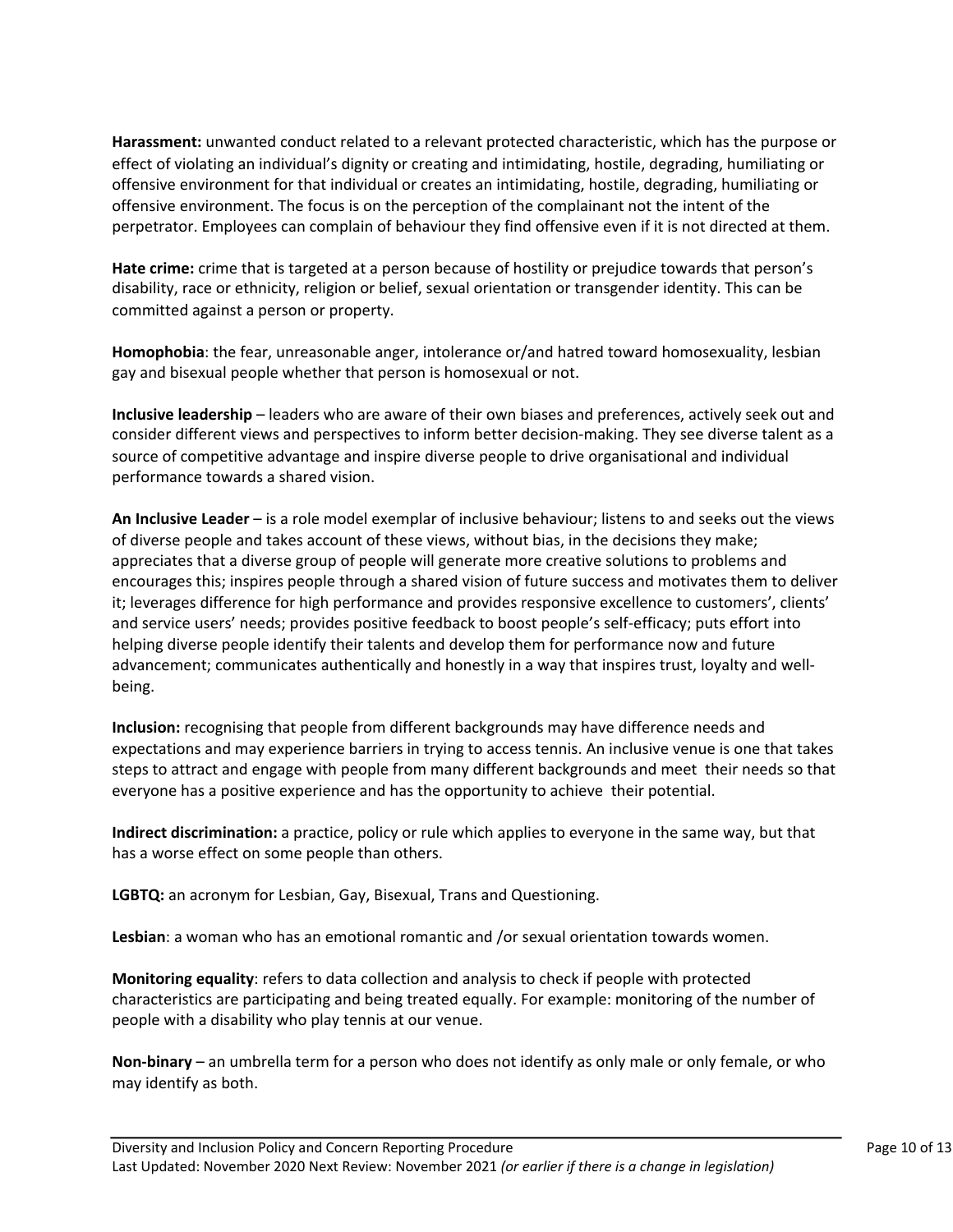**Positive action:** a range of lawful actions that seek to overcome or minimise disadvantages (for example in employment opportunities) that people who share a protected characteristic have experienced, or to meet their different needs.

**Pregnancy and maternity**: pregnancy is the condition of being pregnant or expecting a baby. Maternity refers to the period after the birth, and is linked to maternity leave in the employment context. In the non-work context, protection against maternity discrimination is for 26 weeks after giving birth, and this includes treating a woman unfavourably because she is breastfeeding.

**Questioning**: it refers to the process of exploring your own sexual orientation and/or gender identity.

**Race:** refers to the protected characteristic of race. It refers to a group of people defined by their race, colour, and nationality (including citizenship) ethnic or national origins.

**Radicalisation, extremism and terrorist behavior**: Radicalisation is the process by which a person comes to support terrorism and/or forms of extremism. Extremism is vocal or active opposition to fundamental British values, including democracy, the rule of law, individual liberty and mutual respect and tolerance of different faiths and beliefs. There is no single way to identify an individual who is likely to be susceptible to extremist ideology. The internet and the use of social media can be a major factor in the radicalisation of people.

**Reasonable adjustment**: What is considered reasonable will depend on all the circumstances of the case including the size of an organisation and its resources, what is practicable, the effectiveness of what is being proposed and the likely disruption that would be caused by taking the measure in question as well as the availability of financial assistance

**Religion or belief:** religion has the meaning usually given to it but belief includes religious and philosophical beliefs including lack of belief (e.g. atheism). Generally, a belief should affect your life choices or the way you live for it to be included in the definition.

**Sex:** refers to the biological makeup such as primary and secondary sexual characteristics, genes, and hormones. The legal sex is usually assigned at birth and has traditionally been understood as consisting of two mutually exclusive groups, namely men and women.

**Sexual orientation:** a person's emotional, romantic and/or sexual attraction to another person.

**Trans:** an umbrella term to describe people whose gender is not the same as, or does not sit comfortably with, the sex they were assigned at birth. Trans people may describe themselves using one or more of a wide variety of terms, including (but not limited to) transgender, cross dresser, non-binary, genderqueer (GQ).

**Transphobia**: the fear, unreasonable anger, dislike, intolerance or/and hatred toward trans people, whether that person has undergone gender reassignment or is perceived to have done that.

**Transsexual Person:** someone who has started the process of changing their gender identity is undergoing or has undergone gender reassignment.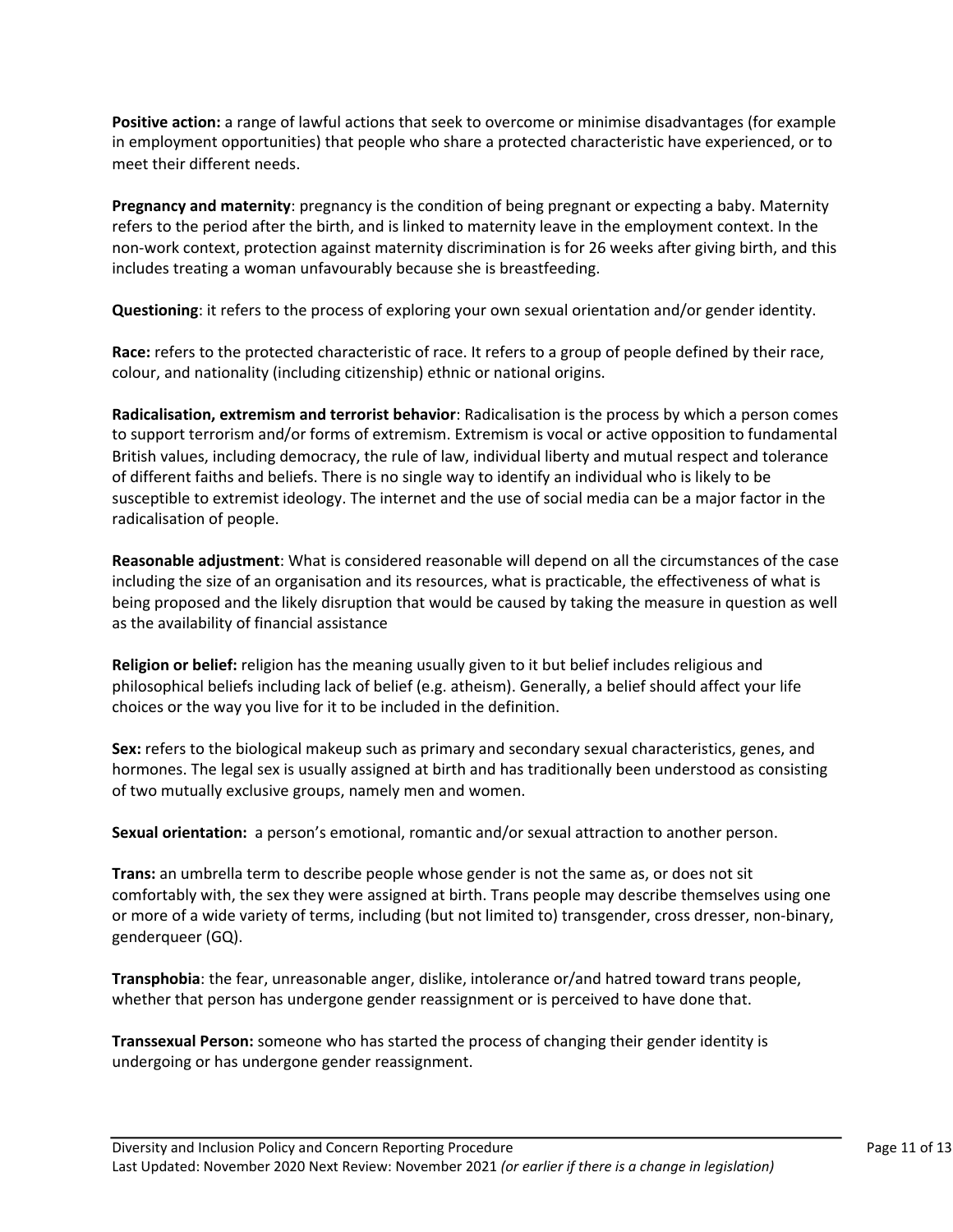**Unconscious bias or implicit bias:** this refers to a bias that we are unaware of, and which happens outside of our control. It is a bias that happens automatically and is triggered by our brain making quick judgments and assessments of people and situations, influenced by our background, cultural environment and personal experiences.

Victimisation: when someone is treated badly because they have made or supported a complaint or grievance.